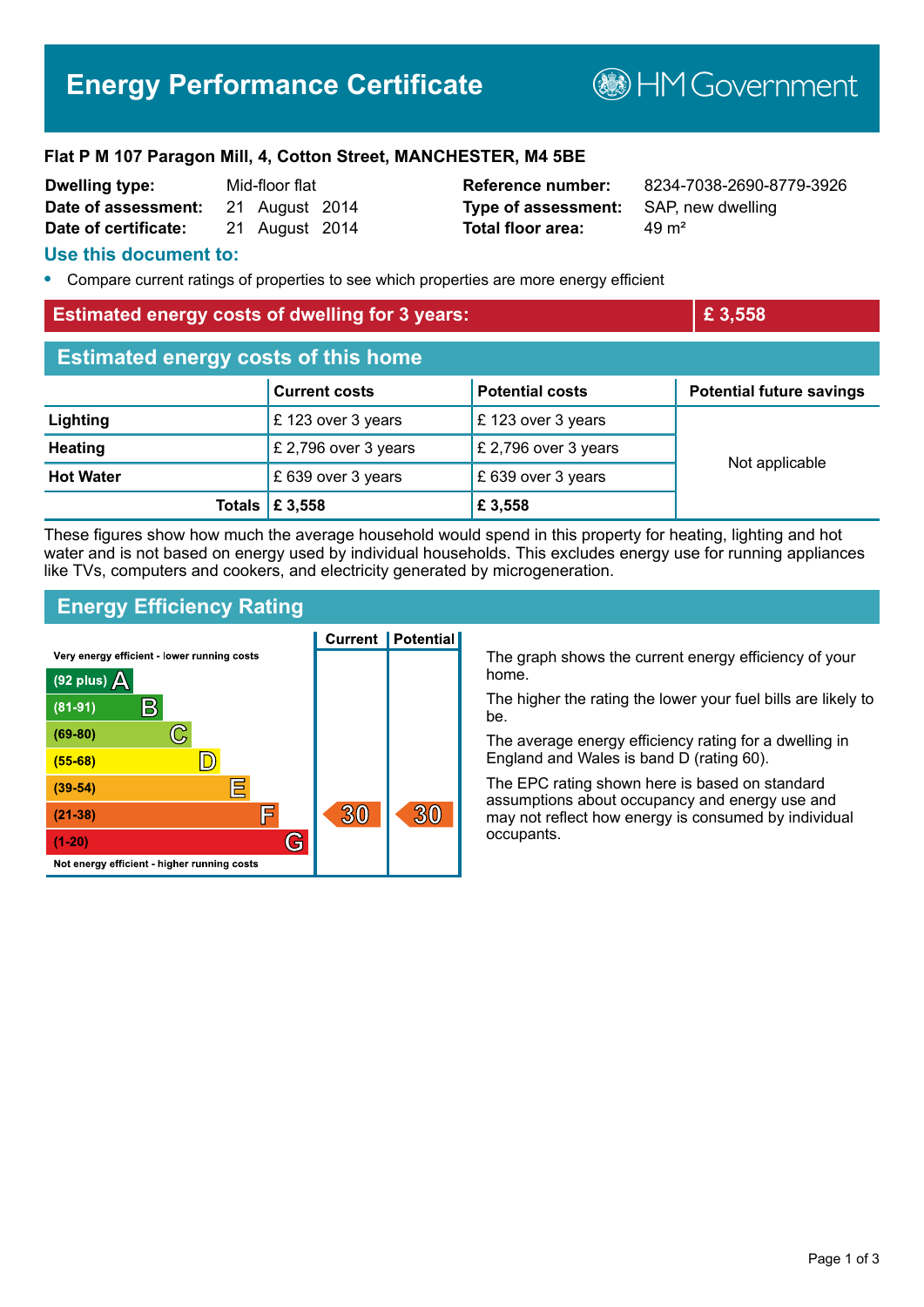Flat P M 107 Paragon Mill, 4, Cotton Street, MANCHESTER, M4 5BE

#### 21 August 2014 RRN: 8234-7038-2690-8779-3926

**Energy Performance Certificate**

# **Summary of this home's energy performance related features**

| <b>Element</b>        | <b>Description</b>                                    | <b>Energy Efficiency</b> |
|-----------------------|-------------------------------------------------------|--------------------------|
| Walls                 | Average thermal transmittance 1.12 W/m <sup>2</sup> K |                          |
| Roof                  | (other premises above)                                |                          |
| Floor                 | Average thermal transmittance 1.32 W/m <sup>2</sup> K |                          |
| Windows               | High performance glazing                              | *****                    |
| Main heating          | Room heaters, electric                                |                          |
| Main heating controls | Programmer and room thermostats                       | ★★★★☆                    |
| Secondary heating     | None                                                  |                          |
| Hot water             | Electric immersion, standard tariff                   |                          |
| Lighting              | Low energy lighting in 75% of fixed outlets           | ***                      |
| Air tightness         | (not tested)                                          |                          |

Thermal transmittance is a measure of the rate of heat loss through a building element; the lower the value the better the energy performance.

Current primary energy use per square metre of floor area: 518 kWh/m² per year

## **Low and zero carbon energy sources**

Low and zero carbon energy sources are sources of energy that release either very little or no carbon dioxide into the atmosphere when they are used. Installing these sources may help reduce energy bills as well as cutting carbon. There are none provided for this home.

# **Your home's heat demand**

This table shows the energy used for space and water heating by an average household in this property.

#### **Heat demand**

| Space heating (kWh per year) | 6.294 |
|------------------------------|-------|
| Water heating (kWh per year) | 1.470 |

If you built your own home and, as part of its construction, you installed a renewable heating system, you could receive Renewable Heat Incentive (RHI) payments. The estimated energy required for space and water heating will form the basis of the payments. For more information, search for the domestic RHI on the www.gov.uk website.

# **Recommendations**

None.